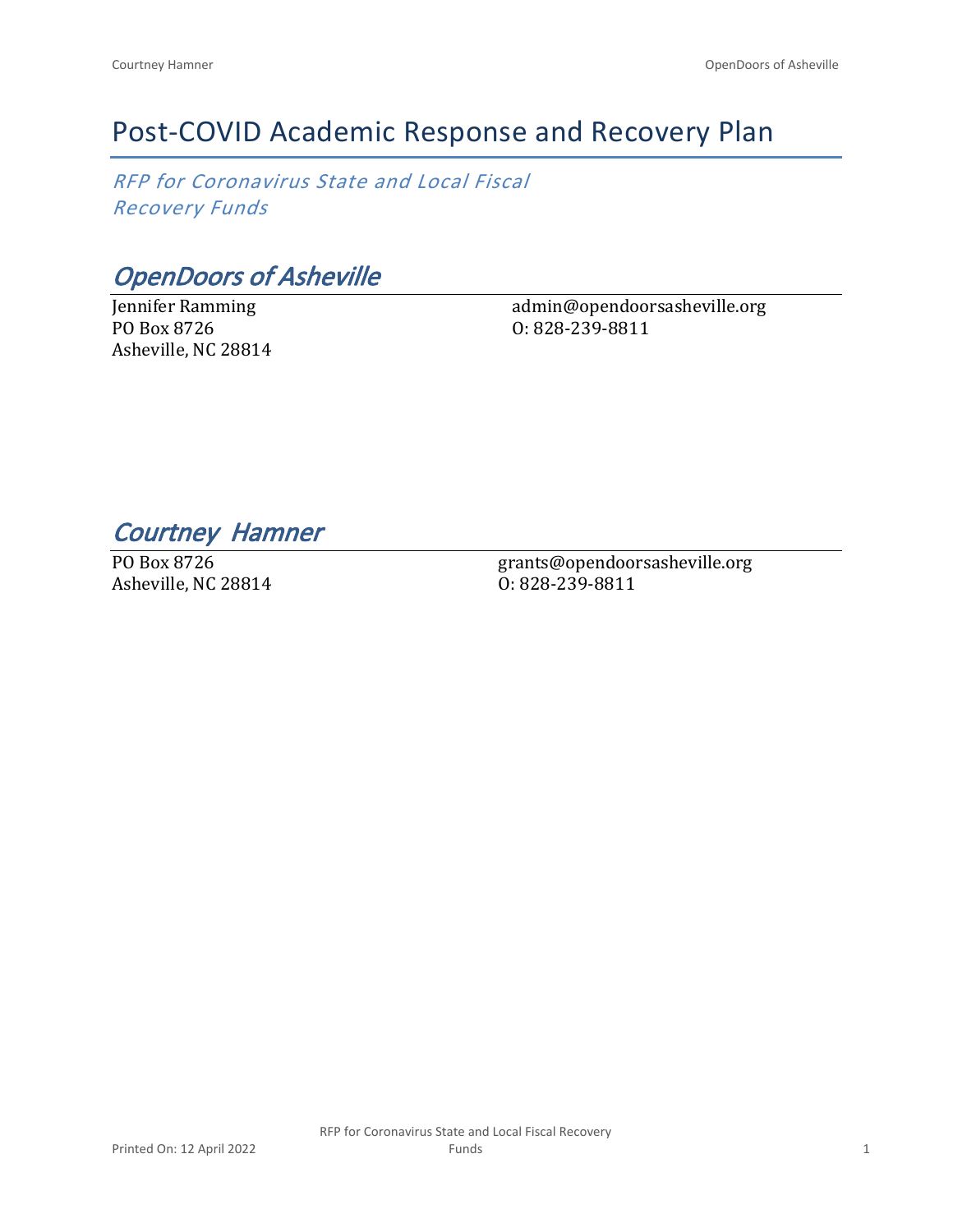# Application Form

## *Question Group*

Buncombe County requests proposals for projects to help the community recover from and respond to COVID-19 and its negative economic impacts.

Buncombe County has been awarded \$50,733,290 in Coronavirus State and Local Fiscal Recovery Funds (Recovery Funding), as part of the American Rescue Plan Act. To date, Buncombe County has awarded projects totaling \$23,093,499, leaving a balance of \$27,639,791 available to award.

Visit [http://www.buncombecounty.org/recoveryfundinghttp://www.buncombecounty.org/recoveryfundingwww.b](http://www.buncombecounty.org/recoveryfunding) [uncombecounty.org/recoveryfundinghttp://www.buncombecounty.org/recoveryfundinghttp://www.buncombeco](http://www.buncombecounty.org/recoveryfunding) [unty.org/recoveryfundinghttp://www.buncombecounty.org/recoveryfundinghttp://www.buncombecounty.org/re](http://www.buncombecounty.org/recoveryfunding) [coveryfunding](http://www.buncombecounty.org/recoveryfunding) for details.

This infusion of federal resources is intended to help turn the tide on the pandemic, address its economic fallout, and lay the foundation for a strong and equitable recovery.

Buncombe County is committed to investing these funds in projects that:

- Align to county strategic plan and community priorities
- Support equitable outcomes for most impacted populations
- Leverage and align with other governmental funding sources
- Make best use of this one-time infusion of resources
- Have a lasting impact

Proposals shall be submitted in accordance with the terms and conditions of this RFP and any addenda issued hereto.

Click [here](https://www.buncombecounty.org/common/purchasing/Buncombe%20Recovery%20Funding%20RFP%202022.pdf) for the full terms and conditions of the RFP

#### **Organization Type\***

Nonprofit

#### **Nonprofit documentation**

If nonprofit, attach IRS Determination Letter or other proof of nonprofit status.

IRS Determination Letter-1.pdf

## **Name of Project.\***

Post-COVID Academic Response and Recovery Plan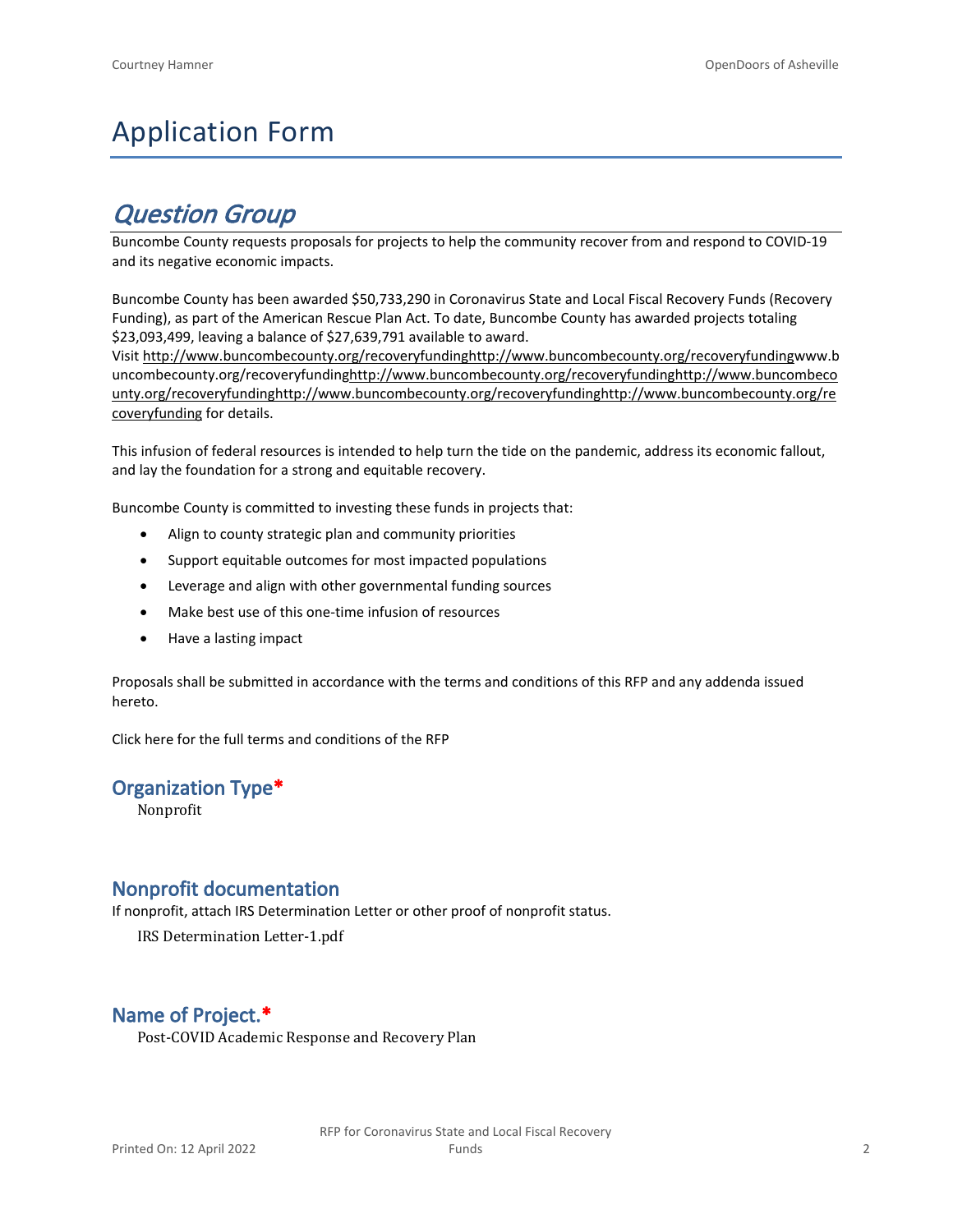### **New/Updated Proposal\***

Is this a new project proposal or an updated version of a proposal submitted during the earlier (July 2021) Recovery Funding RFP?

Updated version of previously submitted proposal

### **Amount of Funds Requested\***

\$879,350.00

### **Category\***

Please select one:

- Affordable Housing
- Aging/Older Adults
- Business Support/Economic Development
- Environmental/Climate
- Homelessness
- K-12 Education
- Infrastructure and/or Broadband
- Mental Health/Substance Use
- NC Pre-K Expansion
- Workforce

K-12 Education

#### **Brief Project Description\***

Provide a short summary of your proposed project.

The mission of OpenDoors Asheville (ODA) is to eliminate the race-based opportunity and achievement gaps for students through educational and enrichment opportunities. ODA would use funding to expand our To & Through academic programming in three ways: 1) we would hire a full-time Academic Coordinator for Tutoring and Assessment for four years, allowing us to expand our student services and student roster; 2) we would hire a full-time College Bound and STEAM Coordinator for four years, allowing us to better support our high school students preparing for college and to provide more enrichments for all of our students; and 3) we would purchase an additional van to transport more students to academic and enrichment opportunities.

#### **Project Plan\***

Explain how the project will be structured and implemented, including timeframe.

Our plan calls for three measures, each of which relies on strategies that ODA has successfully used to help our students thrive since 2009.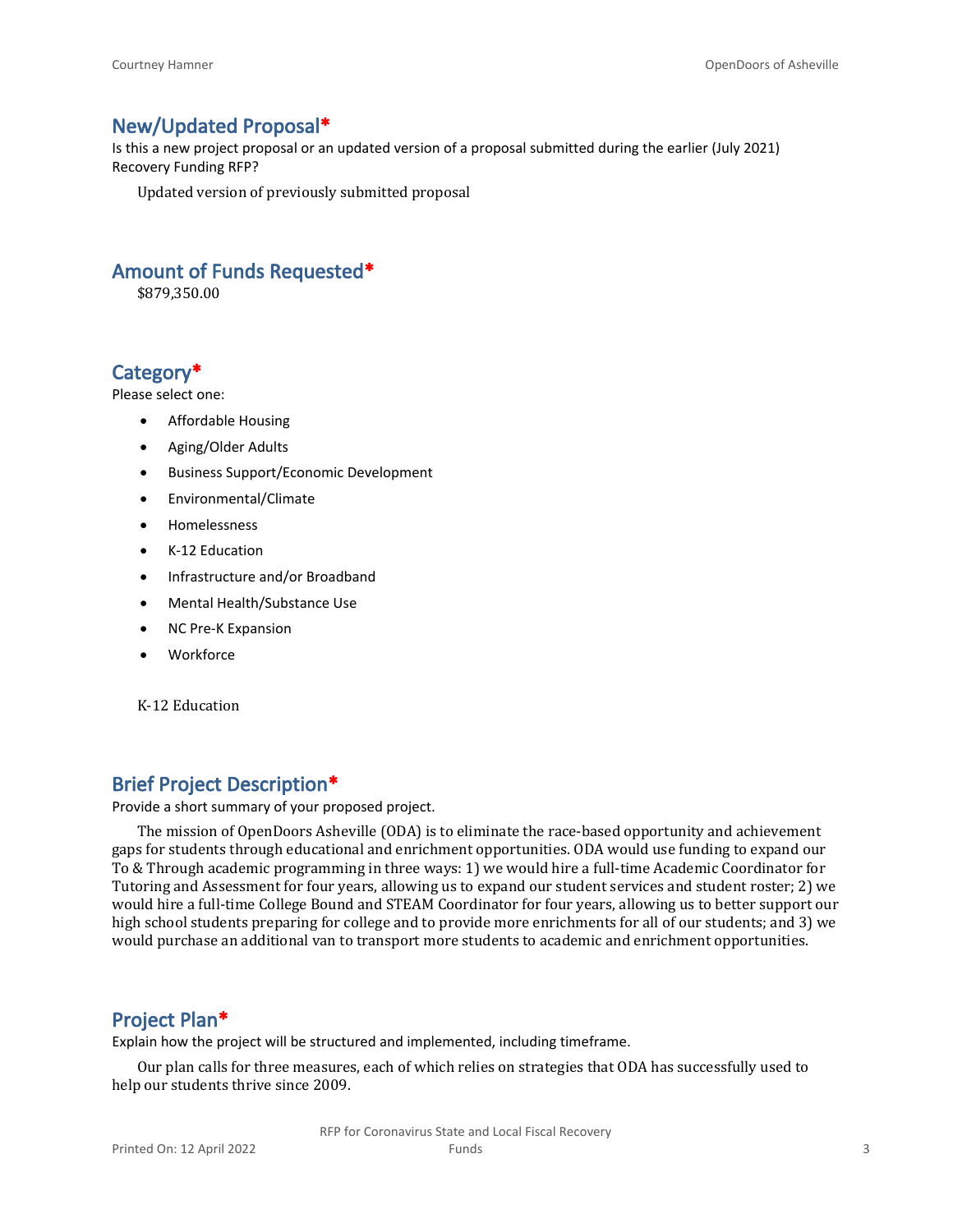First, ODA will use funds to hire a full-time Academic Coordinator for Tutoring and Assessment to deliver more services to our current students and expand the number of students whom we serve. Currently on staff, our Education Director and Program Coordinator intensely collaborate with 71 students and their families to support academic and socio-emotional learning. The plan for each student is individualized, drawing on our deep reservoir of resources such as tutoring, psychoeducational assessments, and after school and summer enrichments. As it stands, these positions are stretched beyond capacity to serve our roster, while also addressing the cumulative learning loss and greater demands brought on by the pandemic.

Secondly, ODA will use funds to hire a full-time College Bound and STEAM Coordinator. The primary responsibility of this position is to support college preparation. Currently, staff and volunteers help students navigate the hurdles of the research and application process (including standardized test preparation and registration, financial aid research and applications, and college visits and applications). We have nine students in college, with 22 more set to graduate high school in the next four years. Adding a staff person will meet the rising demand for college prep services post-COVID, along with an increase in enrollment. This position also facilitates STEAM opportunities for all our students. An additional staff person is required to meet the heightened demand for services following the interruption in community programs during COVID and the increased number of students seeking our services post-COVID.

Finally, ODA will use funds to purchase an additional van to transport students to schools as needed, after school tutoring, and after school and summer enrichment programming. We currently own one van and employ two part-time Transportation Associates. An additional van doubles our capacity for students to access interventions that help them discover their spark, thrive as learners, and recover from the academic and emotional damage wrought by COVID.

The timeframe for the two new positions is four years, with hiring beginning in May 2022 so that assessments and interventions can be put in place before the new school year. Funding for these two positions for four years creates long-term relationships with students and families, improves results for students, and allows us to track greater progress. Four years of funding combats the worst of the COVID educational crisis, while at the same time bolstering our track record of success and giving us time to secure future funding for these positions. The immediate purchase of an additional van would benefit ODA for many years to come.

#### **Statement of Need\***

Describe the need that this project will address. Include data to demonstrate the need, and cite the source of the data.

ODA supports Black and brown students living at or below poverty level, as these students are most impacted by the race-based opportunity and achievement gaps. Asheville lays claim to the fifth largest achievement gap in the nation, which has been further widened by the pandemic. ODA programming narrows this gap, offering comprehensive support that include tutoring, psychoeducational evaluation, targeted academic support, Best Fit school placement, college prep and enrollment guidance, after school and summer enrichment opportunities, access to transportation, housing advocacy, and other resources.

Generations of systematic racism have forged race-based gaps across every economic measure, including wages, home ownership, and wealth accumulation. (See Inequality.org, citing Survey of Consumer Finances 2021, Institute for Policy Studies 2022, and Census Bureau 2021.) COVID only served to deepen these racebased economic disparities. (Commonwealth Fund, 2020.) Fortunately, research also shows that closing the gap in opportunities between Black and white youth at a given parental income level could eliminate much of the Black-white income gap in two generations. (Chetty, 2019.) Finally, research also uniformly shows that "the more you learn, the more you earn." (Bureau of Labor Statistics, 2018.) Thus, ODA's work to shrink the race-based opportunity and achievement gaps faced by Buncombe County students of color will have longlasting economic impacts. Tragically, the disparate academic impact of COVID makes the uphill climb to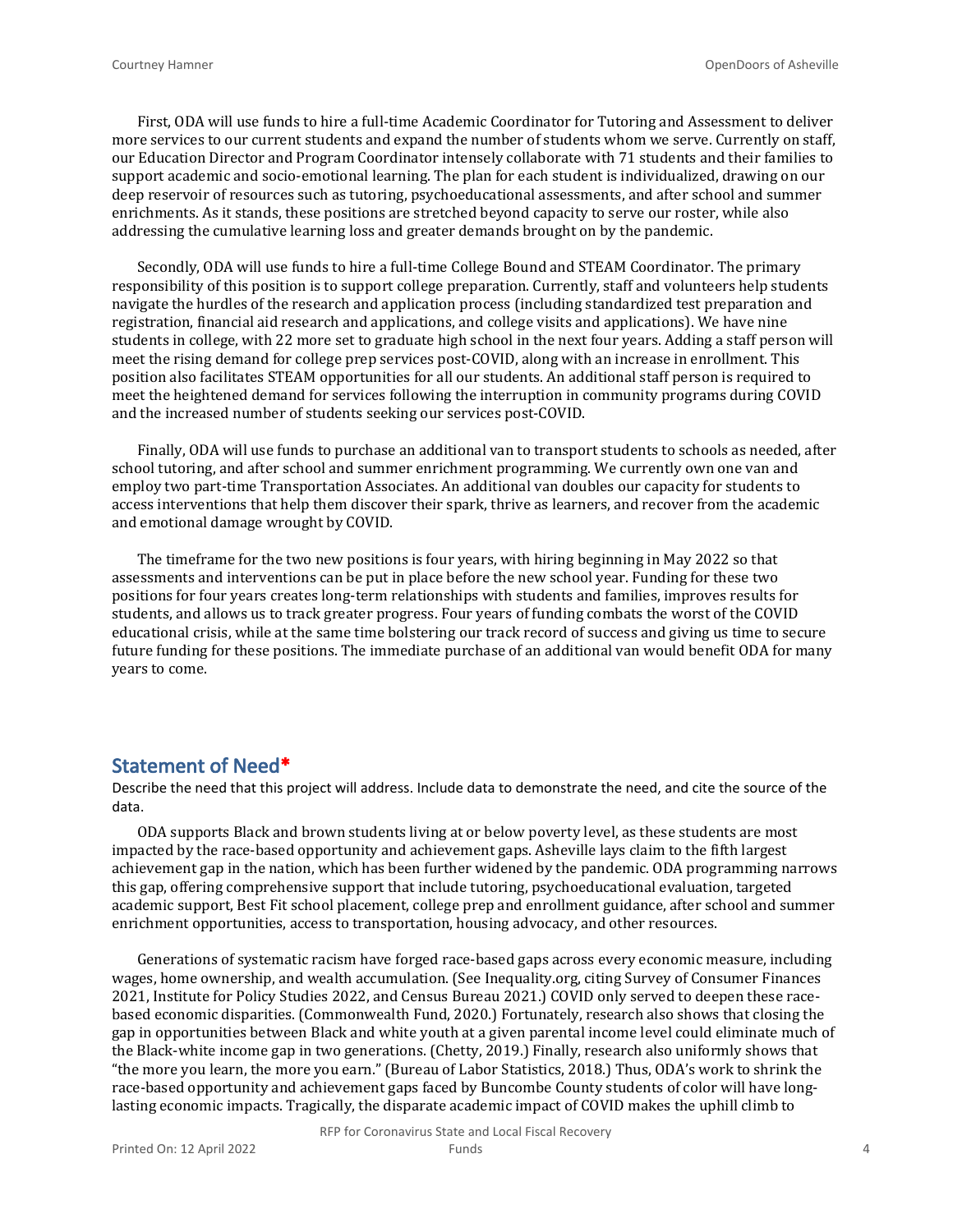economic equality even steeper. Hiring an Academic Coordinator for Tutoring and Assessment and a College Bound and STEAM Coordinator to eliminate the learning loss of COVID will help narrow the race-based opportunity and achievement gaps plaguing Buncombe County.

## **Link to COVID-19\***

Identify a health or economic harm resulting from or exacerbated by the public health emergency, describe the nature and extent of that harm, and explain how the use of this funding would address such harm.

Academic success and high school and college graduation are tied to long-term health and economic outcomes. (Zajacova, 2018.) COVID disproportionately impacted Black families in education, health, and economic welfare. (Gould, 2021.) Two full-time positions and a van address achievement gaps that became chasms in the wake of COVID. While performances fell for both Black and white students due to the pandemic, they fell more drastically for Black students. NC School Report Cards describes performances for students in Asheville City Schools in 2019 and 2021:

3rd through 8th, end of grade tests:

-Math:

--Black students: 19% were proficient in 2019 and 5% in 2021=drop of 74%

- --White students: 78% were proficient in 2019 and 52% in 2021=drop of 33%
- -Reading:

--Black students: 22% were performing above Level 2 in 2019 and 12% were proficient in 2021=drop of 45%

--White students: 83% were performing above Level 2 in 2019 and 71% were proficient in 2021=drop of 14%

High school, end of year tests:

- -English II:
- --Black students: 21% were grade level proficient in 2019 and 12% in 2021=drop of 42%
- --White students: 88% were grade level proficient in 2019 and 79% in 2021=drop of 10% -NC Math I:
- 

--Black students: 10% were grade level proficient in 2019 and less than 5% in 2021=drop of >50%

--White students: 39% were grade level proficient in 2019 and 27% in 2019=drop of 30%

Graduation:

In 2019, 83% of Black students graduated high school within four years. By 2021, only 73% of Black students were on track to graduate within four years, a 12% drop for Black students. In comparison, 100% of ODA students are on track to graduate high school, showing that our strategies are exceedingly effective. From 2019 to 2021, the four-year graduation rate for white students did not change.

Each area saw a larger percentage drop post-COVID for Black students than for white students and each area saw bigger percentages of Black students struggling than white students.

#### **Population Served\***

Define the population to be served by this project, including volume and demographic characteristics of those served.

In 2021, we intensively served 67 students; we also provided less intensive services to 107 additional students and 47 guardians, but our impacts are far greater than our direct service numbers. With the launch of AVL Rise, our peer-to-peer literacy program (partly funded by Buncombe County in 2021), ODA's reach is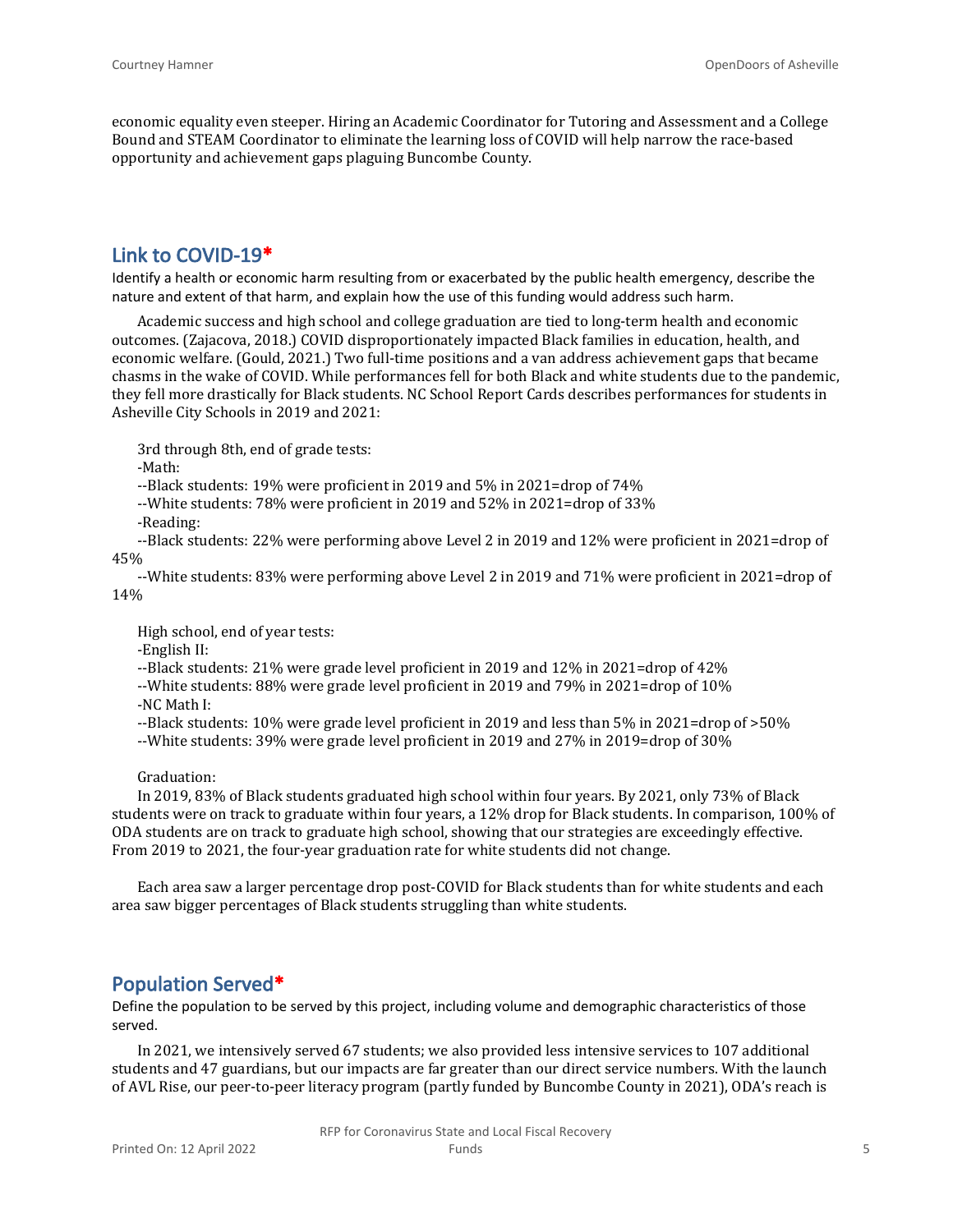drastically growing. AVL Rise will continue to train more high school students as tutors each year, and will feed additional students in need of resources to ODA each year.

Our current demographics include 98% Black and 2% Latinx students. From its inception, ODA has always prioritized students of color, as they are most impacted by the race-based opportunity and achievement gaps. We work solely with students and families who live well below the poverty line, who reside in Housing Authority neighborhoods, or who are described as homeless under the McKinney Vento definition of homelessness for students in public schools. (This definition provides additional protection and services for students who have fragile housing.) We have long and deep relationships with families who live in Hillcrest, Pisgah View, Klondyke, and similar communities throughout Buncombe County. We prioritize applicants who qualify for Medicaid, free and reduced meals, or other public assistance. Additionally, we prioritize students who are struggling in school academically; 36% of our students are diagnosed with learning differences and many more are suspected. By working within these demographics, ODA helps to dismantle the entrenched and systemic racial, economic, and academic inequities in Buncombe County.

#### **Results\***

Describe the proposed impact of the project. List at least 3 performance measures that will be tracked and reported. If possible, include baselines and goals for each performance measure.

The project will have the following impacts:

Outcome 1: We will increase our Kindergarten through 12th grade roster by 26% percent with the intake of 17 waitlisted students into our program. We will maintain a 90% retention rate, using our current roster of 61 Kindergarten through 12th grade students as our baseline.

Outcome 2: We will increase academic support services to existing and new students by providing 15 additional psychoeducational assessments and increasing tutoring hours by 600%. The tutoring increase seems dramatic, but it is based on practical numbers: Our 17 new students will receive three hour-long tutoring sessions per week for twelve months; a total increase of 2586 tutoring hours. (Baseline is the 367 tutoring hours and seven assessments provided in 2021).

Outcome 3: 90% of ODA's students will be eligible to progress to the next grade level. Our baseline will be the percentage of students eligible to progress to the next grade at the end of the 2020-2021 school year, as this data is available due to COVID.

Outcome 4: 90% of high school students will meet necessary benchmarks to graduate high school on time and enroll in colleges of their choice. Our baseline will be the percentage of 2020-2021 high school graduates who have met these benchmarks and are enrolling in college.

Outcome 5: 90% of ODA students will attend one or more enrichment programs during the academic year and one or more enrichment programs during the summer. Our baseline will be the percentage of students who attended enrichments during the 2020-21 school year, including summer of 2021.

#### **Evaluation\***

Describe the data collection, analysis, and quality assurance measures you will use to assure ongoing, effective tracking of contract requirements and outcomes.

Data collection. ODA uses several tools (including: direct communication with schools and families, semiannual student reviews, and United Way Learning Circle, and Emergency Warning Response Systems) to

RFP for Coronavirus State and Local Fiscal Recovery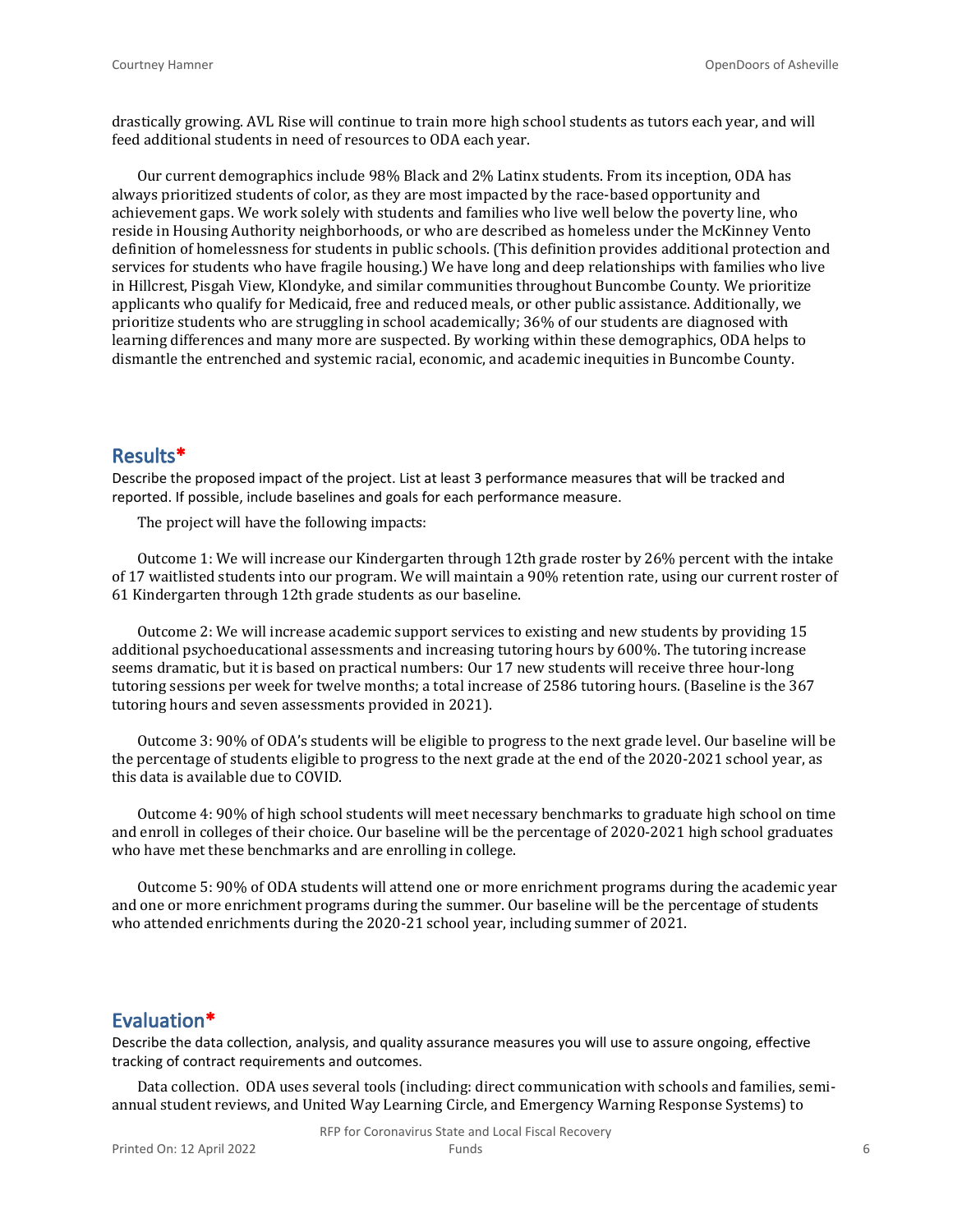collect data on programming. These tools can also collect data on the impact of adding an Academic Coordinator for Tutoring and Assessment, a College and STEAM Coordinator, and an additional van.

Data analysis. We currently use Google Suite software to analyze the success of our programs based on both qualitative and quantitative findings, such as:

-The ABC's (Attendance, Behavior, and Course Completion) and/or quarterly grades at all grade levels -Attendance and attitudes at tutoring sessions

-Attendance and attitudes at enrichment activities

-High school and college graduation rates of ODA students compared to non-ODA students from similar schools and demographics

-Acceptance rates for post-high school education

-Intentions to attend and/or acceptance into postgraduate level programs

Quality assurance. The Academic Coordinator for Tutoring and Assessment and the College and STEAM Coordinator will report to our Director of Education, who will monitor their performance. Our Impact Coordinator will analyze the data described above to measure the effect that these two new positions and the new van have on the student outcomes previously outlined. These new staff members will set and review goals at 90 days, six months, and one year of employment at ODA, complete an annual self-evaluation, participate in quarterly all-staff professional development, and identify and complete individual goals and training. All staff complete successive levels of Racial Equity Institute training annually and participate in a biweekly sharing of resources.

#### **Equity Impact\***

How will this effort help build toward a just, equitable, and sustainable COVID-19 recovery? How are the root causes and/or disproportionate impacts of inequities addressed?

ODA values equity and inclusion and recognizes that there is deep and wide systemic work to be done to dismantle social and economic injustices, including racial inequites in education that contribute to other discrimination-based injustices. Our staff is committed to listening, asking questions, and collaborating with students, families, individual supporters, and community partners.

ODA employs a whole-child approach to help students reach their full

potential. Working alongside students, parents, and educators, we ensure access to academics and associated resources so students can meet their potential and thrive. Each student and family builds a relationship with ODA staff and community partners to ensure long-term success. We add academic resources such as an individualized support team, general and specialized tutoring hours (including Orton Gillingham trained tutors for dyslexia and other learning differences), scholarships, and financial aid. In addition to academic support, ODA provides out of school STEAM enrichments, employment networking, emergency resources, financial literacy coaching, increased housing stability, access to transportation (including facilitating driving permits and driver's licenses and improved access to affordable vehicles), advocacy for health needs, and legal advocacy.

#### **Project Partners\***

Identify any subcontractors you intend to use for the proposed scope of work. For each subcontractor listed, indicate:

1.) What products and/or services are to be supplied by that subcontractor and;

2.) What percentage of the overall scope of work that subcontractor will perform.

Also, list non-funded key partners critical to project.

Psychoeducational Testing Subcontractors

RFP for Coronavirus State and Local Fiscal Recovery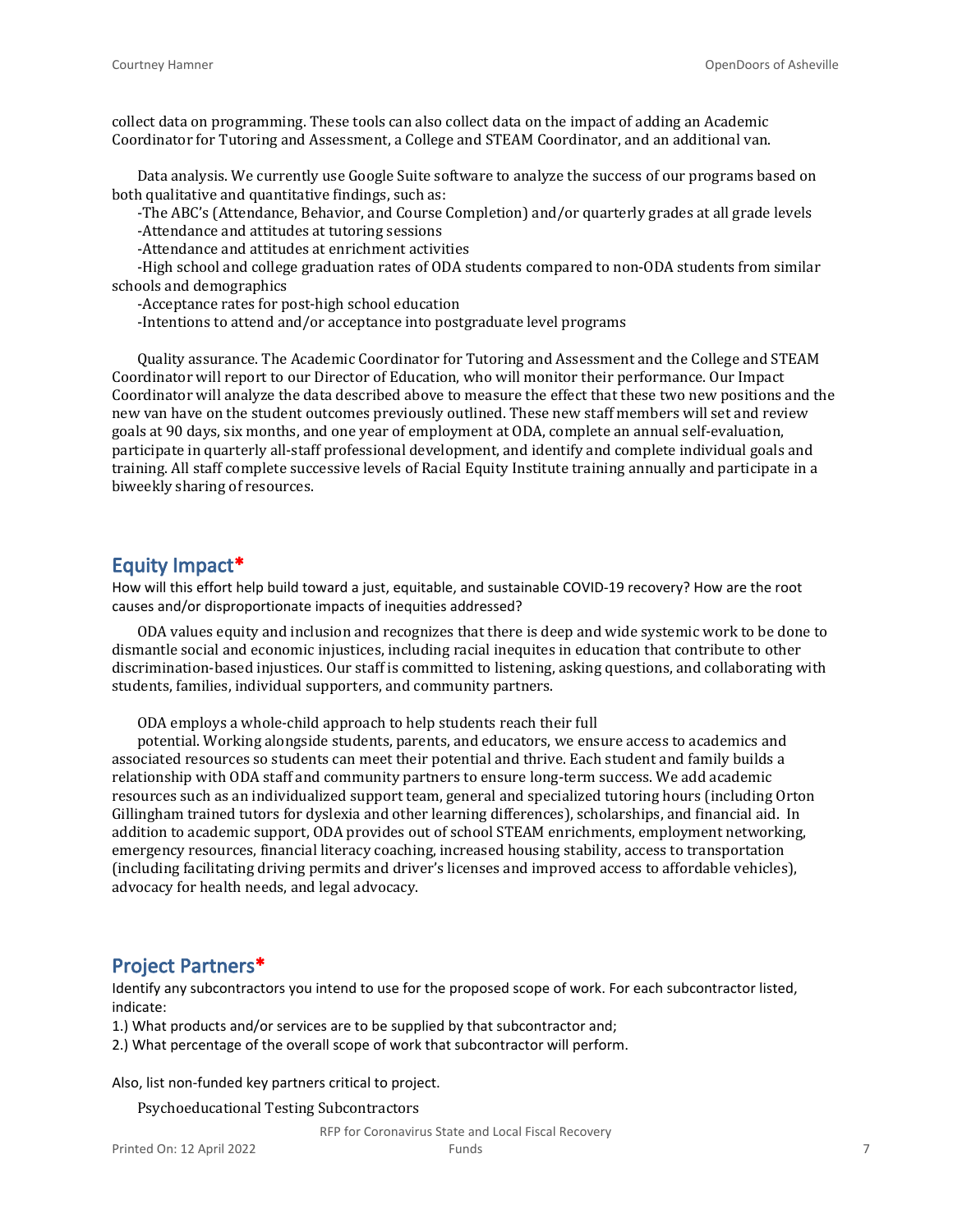ODA currently works with four assessment providers, each of whom offers pro-bono or greatly reduced fees for assessment services: Center for Research, Assessment, and Treatment Efficacy (CReATE); Roots Psychology - Dr. Rob Durr; Ladder to Learning - Nicole Baker; and Dr. Deidre Christy.

#### Tutoring Subcontractors

ODA currently works with 22 trained academic tutors. We ask partners to provide a minimum of 50% of their services pro-bono to ODA students and we match them, so that we always promote community investment in the success of our students. While working with ODA students, Orton-Gillingham tutors earn up to \$40/hour with a market rate of more than \$80 per hour.

#### AVL Rise Tutoring Pilot Program

ODA also works with consultant Mark Hecker to expand the innovative AVL Rise peer tutoring and leadership program.

#### Non-funded Community Partners

Non-funded partners who are critical to the project include, but are not limited to, Asheville City and Buncombe County Schools, United Way's Early Warning and Response Systems (EWRS), other Best Fit boarding, private, and charter schools, and Working Wheels.

#### **Capacity\***

Describe the background, experience, and capabilities of your organization or department as it relates to capacity for delivering the proposed project and managing federal funds.

Since 2009, ODA has had tremendous success in helping students graduate from high school. During that time, of the intensively served 39 high school students eligible for graduation, more than half were diagnosed dyslexic and 100% lived well below the poverty line, and 84% graduated. In 2016, Buncombe County's graduation rate for students of color, regardless of economic status or learning difference, was 71%. With the exception of those who were incarcerated, 100% of our students with learning differences graduated high school, fiercely outpacing the national rate of 65% for students with learning differences, a statistic which includes students of all races and socioeconomic backgrounds. Today, 100% of our current high school students are on track to graduate high school.

55% of our staff members are Black, five of whom grew up in Asheville and have deep connections to the community we serve. A significant endorsement of our program is that two former ODA students, a current ODA parent, and a former ODA parent are currently on staff. We also have a current ODA parent on our Board. More than half of our Board members are people of color. Key staff members who deliver our academic programming possess teaching experience; Racial Equity Training; degrees and training in Child Development, Sociology, Human Rights, and Africana Studies; and have long relationships with Asheville's Black and brown communities. In 2020 and 2021, 100% of referrals and applications for new ODA students came through our existing parent and student connections, a testimony to our relationships, integrity, and commitment to student success.

Our full-time Head of Finance has the expertise to manage any disbursed funds. She has successfully managed and tracked all donations for ODA for the past 10 years and supervises our operating budget of \$1.4 million.

#### **Budget\***

Provide a detailed project budget including all proposed project revenues and expenditures, including explanations and methodology. For all revenue sources, list the funder and denote whether funds are confirmed or pending. For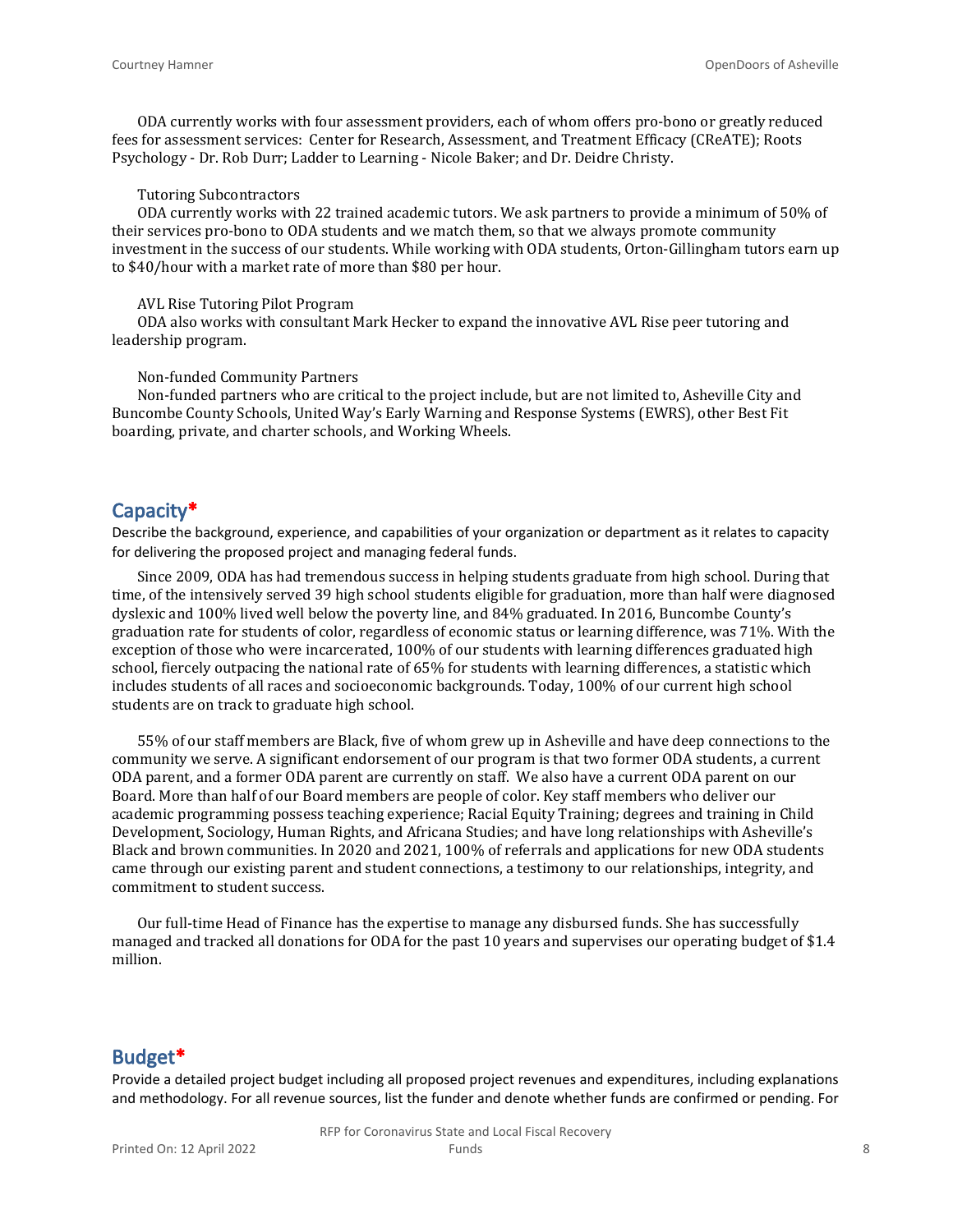project expenses, denote all capital vs. operating costs, and reflect which specific expenses are proposed to be funded with one-time Buncombe County Recovery Funds.

Download a copy of the budget form [HERE](https://buncombecounty.org/common/community-investment/grants/early-childhood-education/Recovery-Funds-budget-template.xlsx). Complete the form, and upload it using the button below.

Recovery-Funds-budget-template (2).pdf

## **Special Considerations\***

Provide any other information that might assist the County in its selection.

Here is a link to our Annual Report: https://opendoorsasheville.org/annual-report/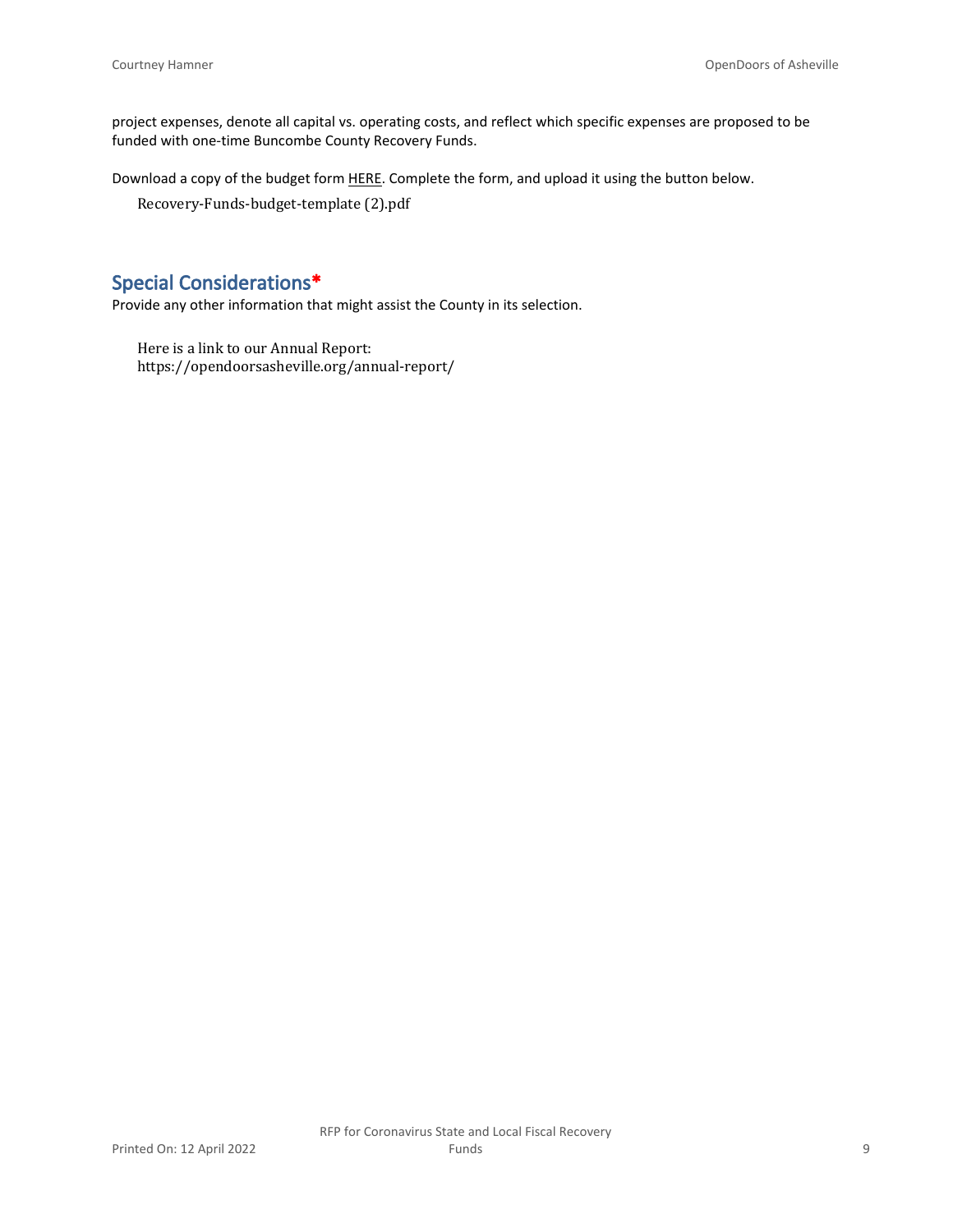# File Attachment Summary

## *Applicant File Uploads*

- IRS Determination Letter-1.pdf
- Recovery-Funds-budget-template (2).pdf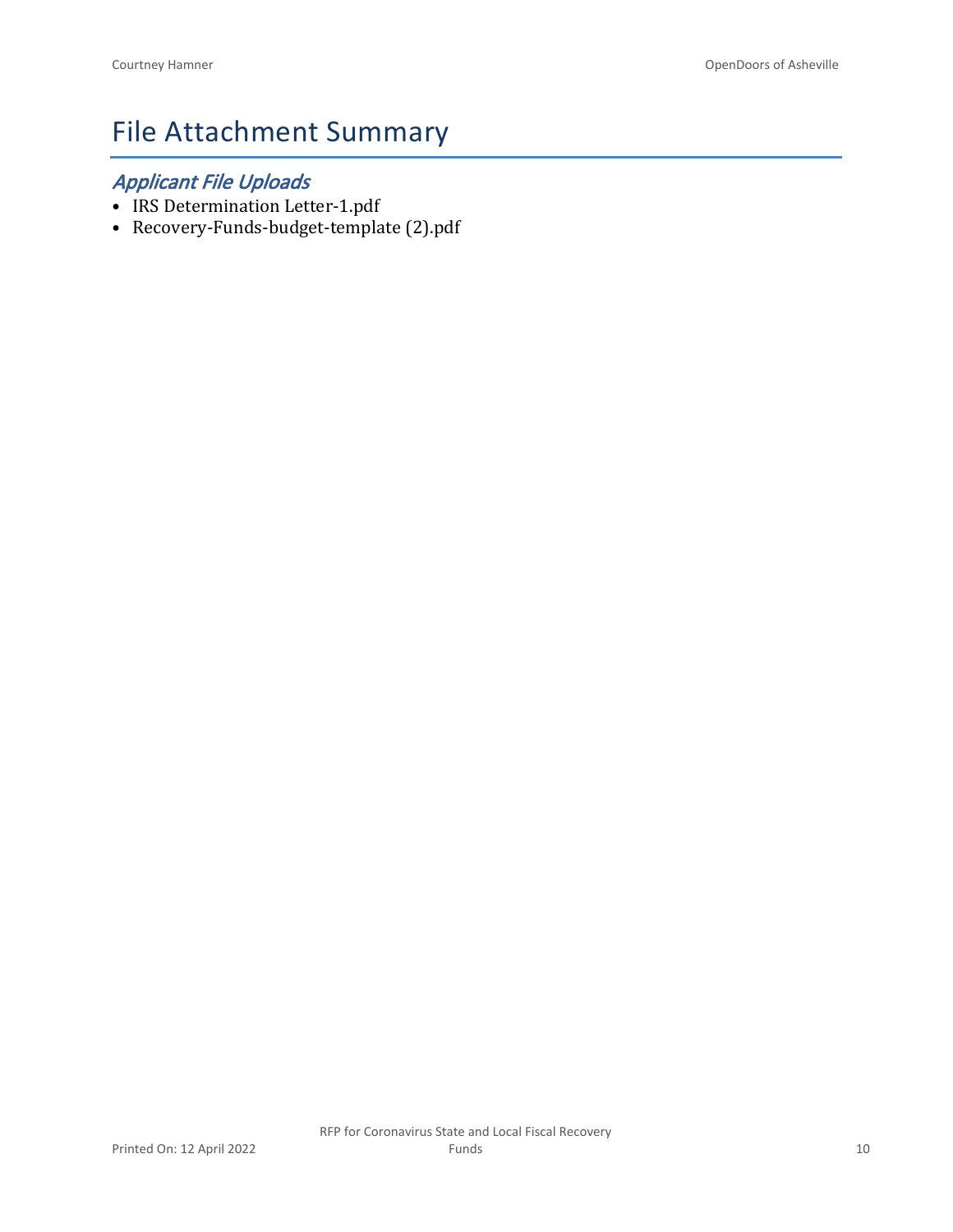CINCINNATI, OH 45201

Date: MAR 2 3 2011

OPEN DOORS OF ASHEVILLE INC C/O BRIAN G MORRISON PO BOX 3180 ASHEVILLE, NC 28802

| Employer Identification Number: |  |
|---------------------------------|--|
| $27 - 1543937$                  |  |
| DLN:                            |  |
| 17053059330041                  |  |
| Contact Person:                 |  |
| JOHN J KOESTER<br>ID# 31364     |  |
| Contact Telephone Number:       |  |
| $(877)$ 829-5500                |  |
| Accounting Period Ending:       |  |
| December 31                     |  |
| Public Charity Status:          |  |
| 170(b) (1) (A) (V1)             |  |
| Form 990 Required:              |  |
| Yes                             |  |
| Effective Date of Exemption:    |  |
| December 21, 2009               |  |
| Contribution Deductibility:     |  |
| Yes                             |  |
| Addendum Applies:               |  |
| No                              |  |

Dear Applicant:

We are pleased to inform you that upon review of your application for tax exempt status we have determined that you are exempt from Federal income tax under section 501(c)(3) of the Internal Revenue Code. Contributions to you are deductible under section 170 of the Code. You are also qualified to receive tax deductible bequests, devises, transfers or gifts under section 2055, 2106 or 2522 of the Code. Because this letter could help resolve any questions regarding your exempt status, you should keep it in your permanent records.

Organizations exempt under section  $501(c)$  (3) of the Code are further classified as either public charities or private foundations. We determined that you are a public charity under the Code section(s) listed in the heading of this letter.

Please see enclosed Publication 4221-PC, Compliance Guide for 501(c)(3) Public Charities, for some helpful information about your responsibilities as an exempt organization.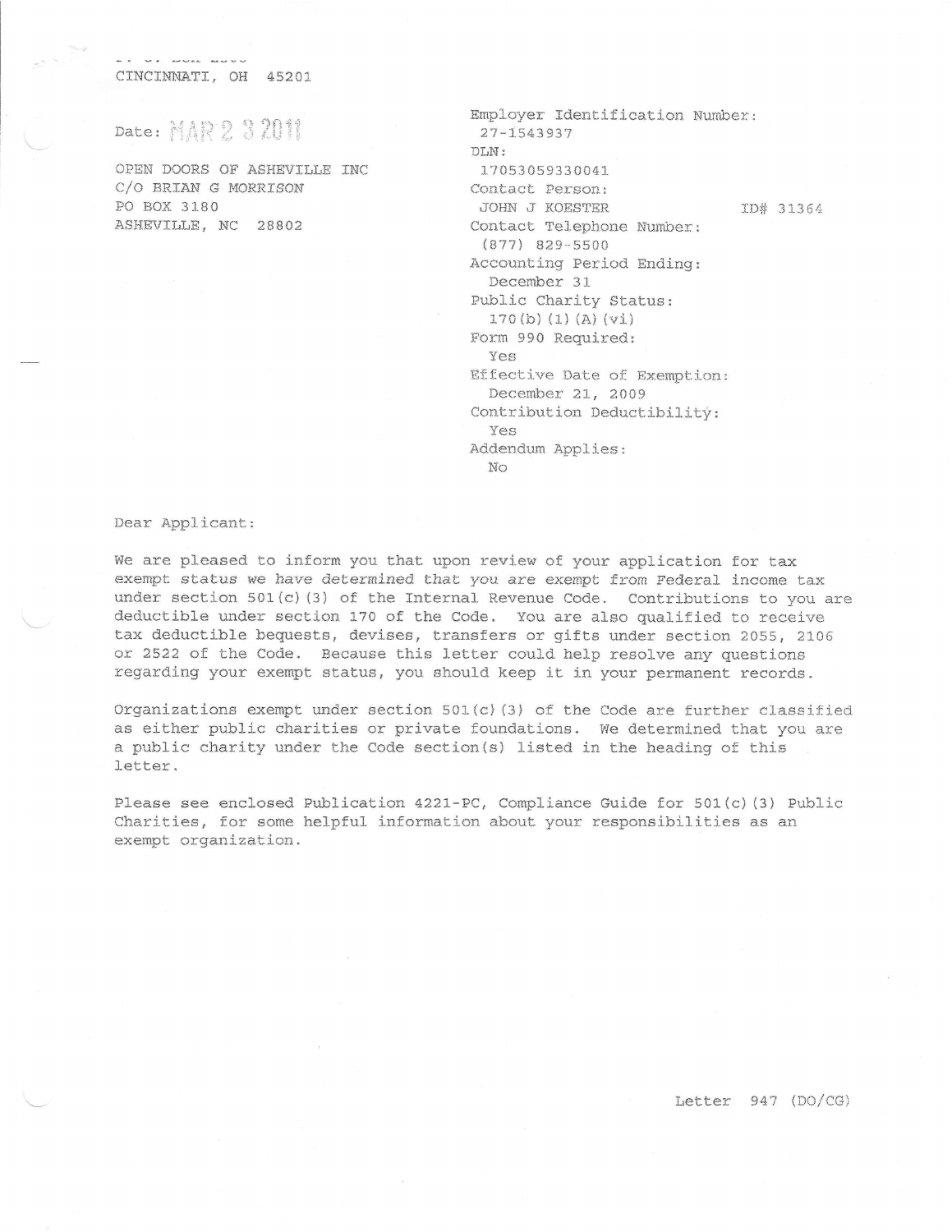#### OPEN DOORS OF ASHEVILLE INC

We have sent a copy of this letter to your representative as indicated in your power of attorney.

Sincerely <u>Ara, 7</u> e yn 

Lois G. Lerner Director, Exempt Organizations

Enclosure: Publication 4221-PC